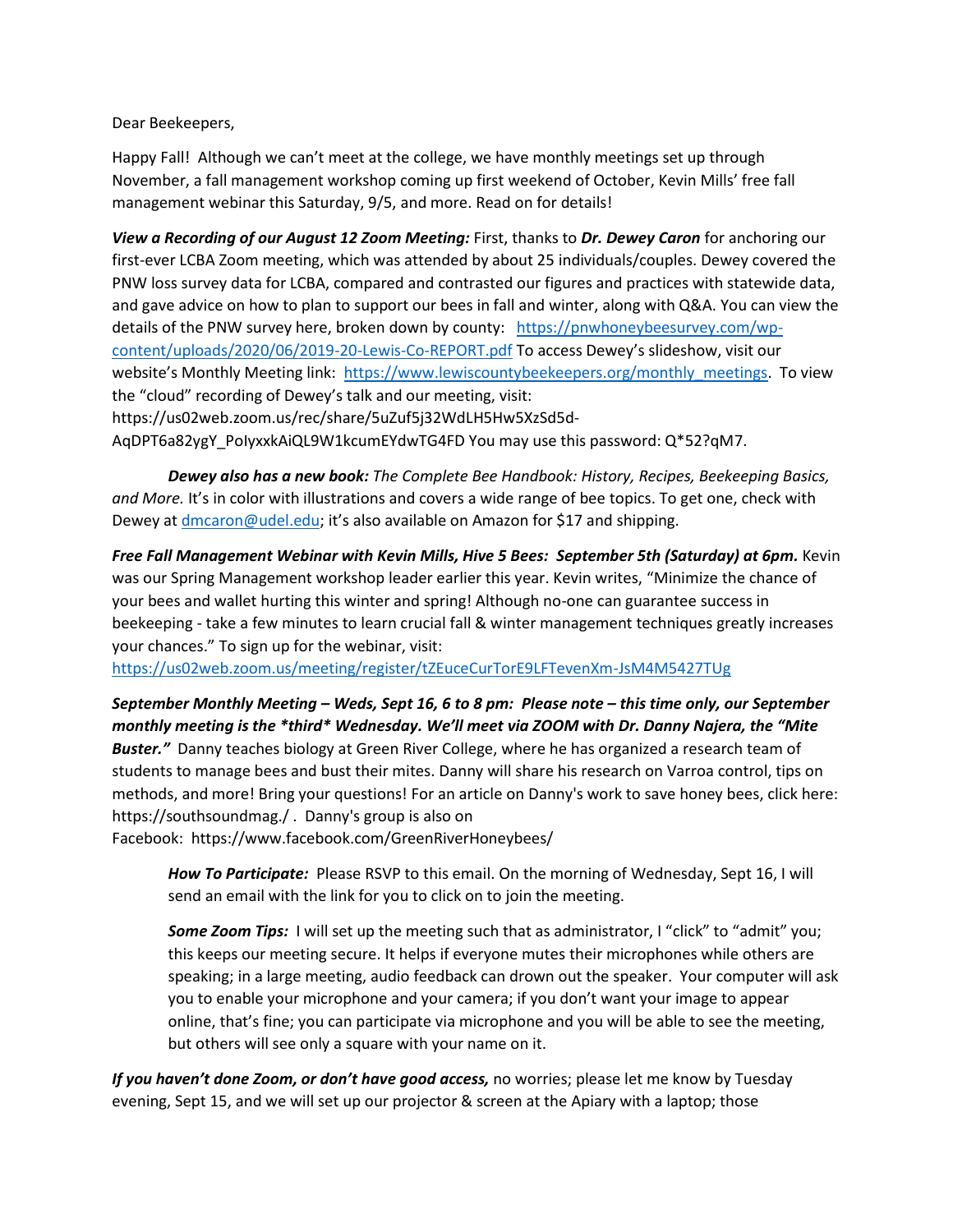who would like to attend there are welcome.

## *Fall Management Workshop: Saturday, October 3, 10 am to 1 pm at the Apiary, with pizza, pop, & Q&A after: to attend, please RSVP to this email so we can manage numbers and plan for refreshments.* At this workshop, our Mentorship Coordinator and Lead Apiary Drone, Cody Warren, will cover how to make sugar blocks and moisture control boxes, as well as take Q&A on oxalic acid vaporizing and fogging for mite treatment

*Meanwhile, Here Are Resources to Help You Manage Your Bees in Fall & Prepare Them for Winter:* I know I shared these last month, but they're even more timely now, and you can find them on our website's Education page under the Fall Management and Winter Management links: [https://www.lewiscountybeekeepers.org/education/fall\\_management\\_issues.](https://www.lewiscountybeekeepers.org/education/fall_management_issues)

- 10 key things you can do in fall to help your bees, by LCBA Past-President Kevin Reichert
- A slideshow of Kevin's method for making a moisture control box and his candy board approaches. To see details on moisture control box assembly in the slideshow, scroll down below the "10 tips" section.
- Dan Maughan's make-it-yourself winter patty recipe to help provide your bees with extra nutrition in fall and winter.
- Kevin's hard candy recipe, with a link to a video demo of how to make these, step by step
- Kevin's home-made version of honey-b-healthy.
- Lauri Miller's No-Boil sugar candy recipe.
- And more! Check it out....also, our YouTube channel has videos by Mentorship Coordinator Cody Warren on many beekeeping topics, including a film of Kevin and Jeanne making candy blocks and how to make a moisture control box:

<https://www.youtube.com/channel/UCGVu9UaU5Z5cX3Un-N6irIw>

• There's more on the "Winter Management" page.

**October Monthly Meeting, Weds October 14, 6 to 8 pm via Zoom: Let's Talk Bees!** LCBA Mentors, including Cody Warren, Gottfried Fritz, and others, will cover their approaches to fall and winter management, with Q&A from our audience – more details in our October Bulletin. See the Sept meeting info about re: how to participate!

*November Monthly Meeting, Weds, November 11, 6 to 8 pm via Zoom: Dr. Dewey Caron will bee back to talk about working with Africanized bees.* Many beekeepers have noticed that sometimes a package or nuc colony imported from California will turn out to be a "hot" hive: though Africanized bee colonies can't thrive in our wet Southwest Washington climate, that doesn't stop their genetics from getting into our apiaries. Dewey has worked with Africanized bees and their keepers in Bolivia each winter for many years, and he will share his experiences in working with these – shall I call them "dynamic"? – highly honey-productive bees.

*Our Six 2020 Youth Scholars* are preparing their bees for fall with the help of their mentors. Each youth scholars' families have gotten involved, too! You can see their progress on our website: for photos, visit [https://www.lewiscountybeekeepers.org/youth\\_scholarship\\_program/2020\\_youth\\_in\\_beekeeping\\_sch](https://www.lewiscountybeekeepers.org/youth_scholarship_program/2020_youth_in_beekeeping_scholarship_students) olarship students . Jeremy Corwin, now an 8<sup>th</sup> grader in Centralia, is being mentored by Steve Howard; brothers Westley and William Morton are keeping their bees in Rochester, mentored by Cody Warren; Gabbi Payne, a 9th grade home school student in Winlock, is mentored by Susanne Weil; Berkeley Varick